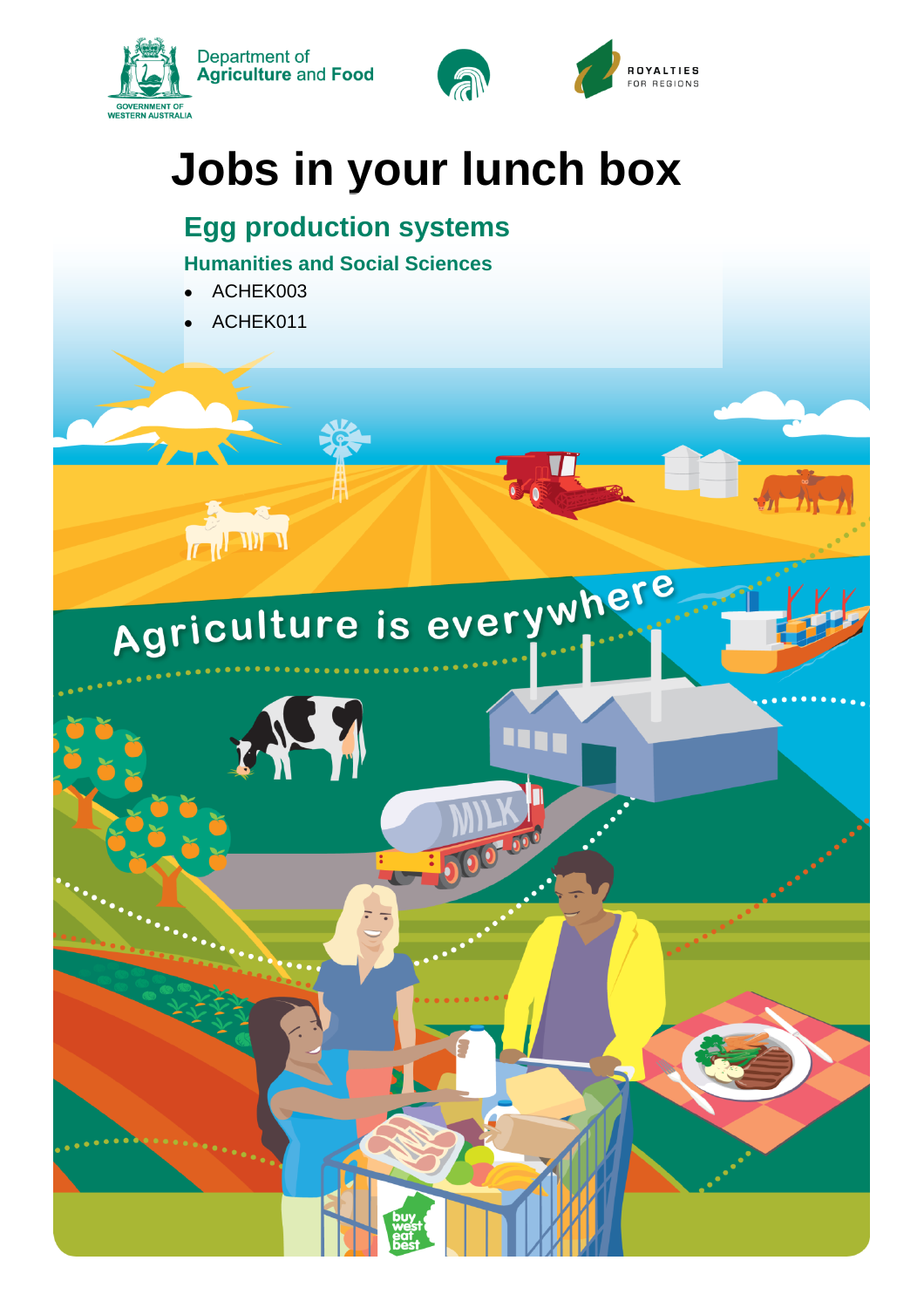# **Egg production systems**

### **Lesson overview**

Students will investigate the difference between free range, barn laid and cage eggs and look into the reasons why there is consumer demand for each product.

#### **Australian Curriculum: Humanities and Social Sciences**

#### *Economics and Business*

*Year 5* - Influences on consumer choices and methods that can be used to help make informed personal consumer and financial choices [\(ACHEK003\)](http://connect.det.wa.edu.au/group/staff/resources/curriculum?learningarea=Humanities%20and%20Social%20Sciences&subject=Economics%20and%20Business&__clnssluui=38kdxaue59uhxhg191)

*Year 6* - The reasons businesses exist and the different ways they provide goods and services [\(ACHEK011\)](http://connect.det.wa.edu.au/group/staff/resources/curriculum?learningarea=Humanities%20and%20Social%20Sciences&subject=Economics%20and%20Business&__clnssluui=38kdxaue59uhxhg191)

#### **Resources**

- Sample egg cartons from free range, barn laid and cage egg producers.
- One egg from each carton
- Three way Venn diagram worksheet
- Images from each system to promote discussion.

## **Tuning in**

 $\ddot{\phantom{a}}$ 

What's the Difference? – Create a diagram that shows your understanding of what free range, barn laid and caged egg farming systems are.



Crack one of each egg into a saucer and ask children to observe any differences. Pose the question and discuss 'are all eggs the same'?

### **Whole class introduction**

. . . . . . . . . . . . . .

There may be slight nutritional differences between different sorts of eggs, but essentially to a consumer, an egg is an egg. Or is it?

There is a growing demand from Australian consumers for ethically produced food and the egg industry is an example of how our social conscience can affect our purchasing decisions and create new opportunities for farmers.

Australian eggs are produced in one of three commercial egg farming systems and sold as free range, barn laid and cage eggs.

Current statistics indicate that cage eggs are still the product of choice for many people but the market share from free range producers is growing rapidly.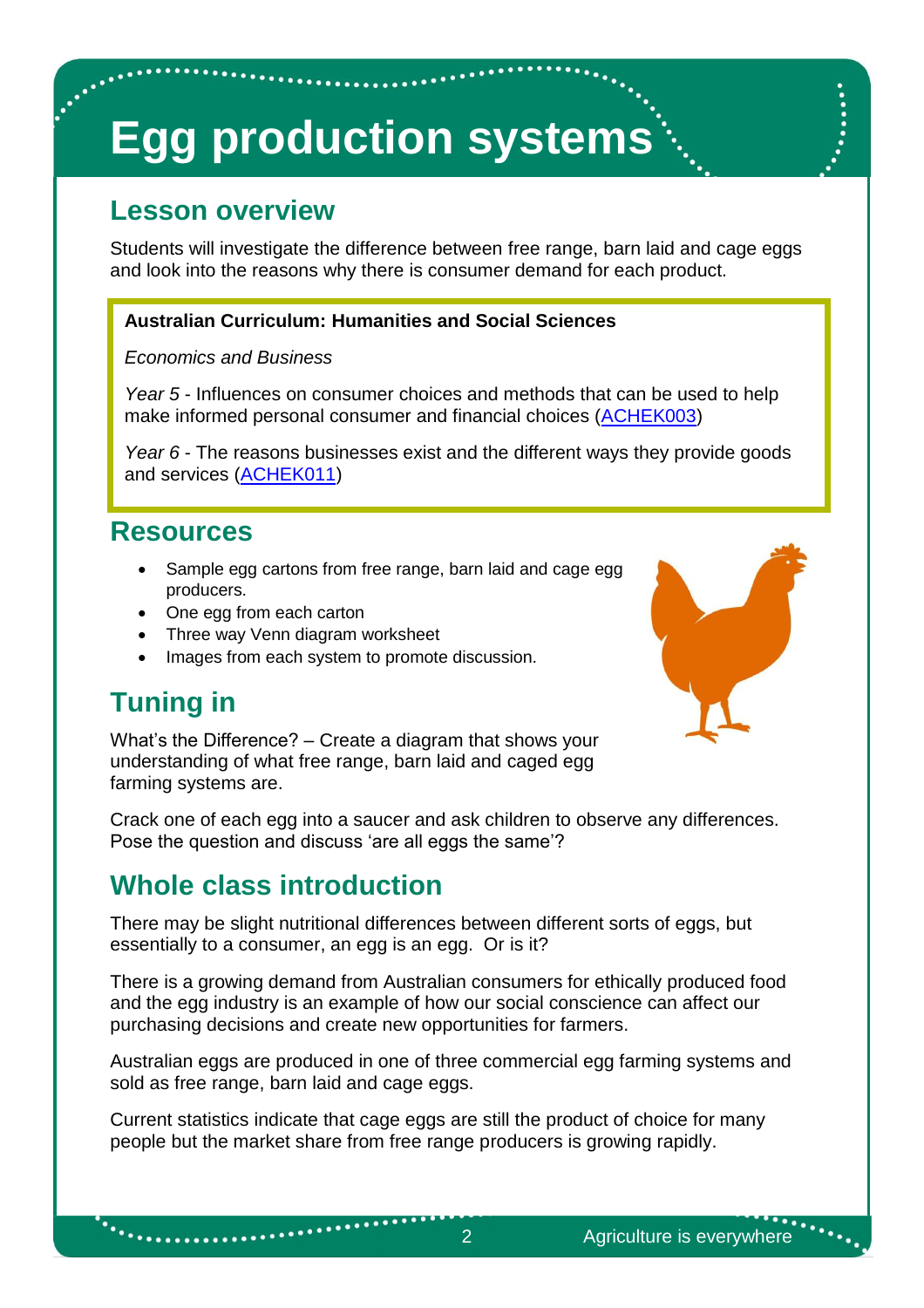# **Student activities**

**Exercise 1: What is the difference between free range, barn laid and cage egg farming? Look at the images your teacher has provided and use internet resources to complete a three way Venn diagram showing the similarities and differences between the systems.**



 $m_{\tilde{t}_{\rm th}}$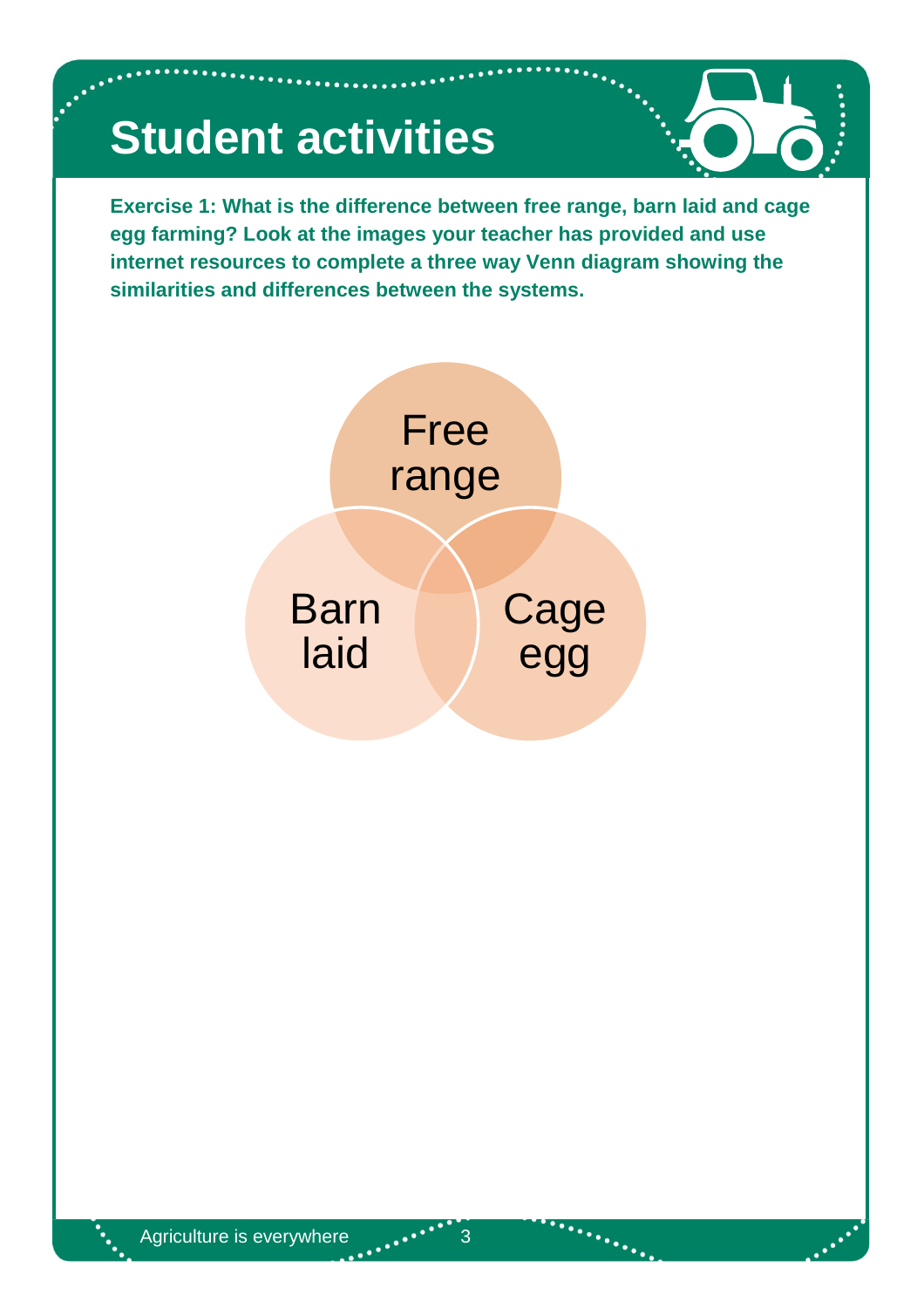**Exercise 2: The following statistics from the Australian Egg Corporation Limited shows the average price and market share of each egg category. What do these statistics tell you about egg production and consumption in Australia?**

 $\mathcal{L}_{\text{S}}$ 

**Grocery egg price (average):** Cage eggs: A\$3.42 per dozen - 2014 CY

Free Range eggs: A\$5.45 per dozen - 2014 CY

Barn-Laid eggs: A\$4.90 per dozen - 2014 CY

Specialty eggs: A\$9.24 per dozen - 2014 CY

|                                                                   |                 | volume | value |  |
|-------------------------------------------------------------------|-----------------|--------|-------|--|
| <b>Grocery sales farming</b><br>system market share: -<br>2014 CY | Cage eggs       | 52%    | 40%   |  |
|                                                                   | Free range eggs | 39%    | 48%   |  |
|                                                                   | Barn laid eggs  | 8%     | 9%    |  |
|                                                                   | Specialty eggs  | 1%     | 2%    |  |
|                                                                   | (Source: AZTEC) |        |       |  |

Source: Australian Egg Industry Overview - 2014. Australian Egg Corporation Limited website.

 $\mathcal{L}$  . The contract of  $\mathcal{L}$